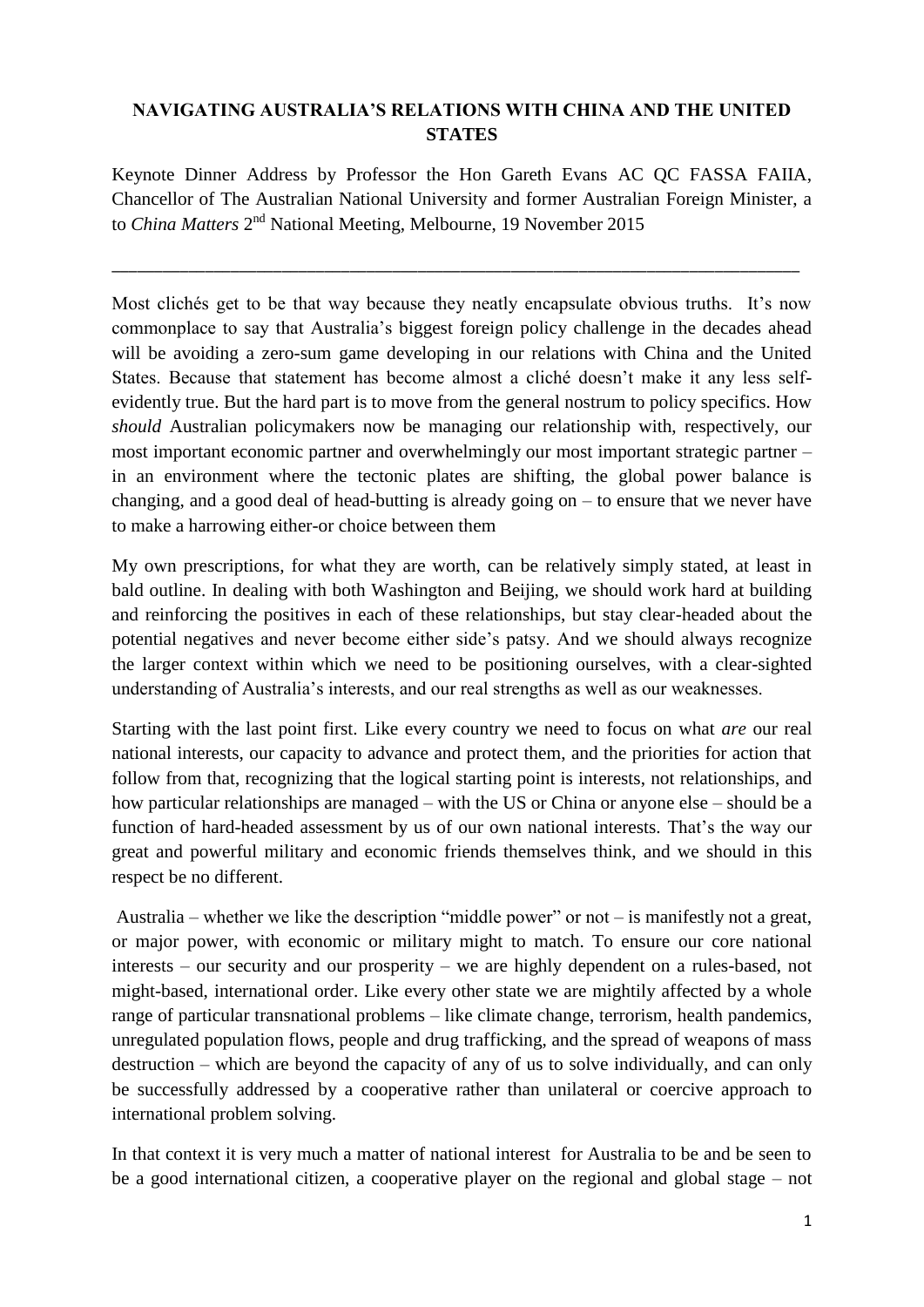just for moral boy-scout reasons, but because there are hard-headed reputational and reciprocity returns in doing so. This is true for every country, but the sting for present purposes is this: giving primacy to cooperative and collaborative strategies – including, in a peace and security context, primarily trying to find our security with others rather than against them – may mean from time to time taking positions with which our greatest friends are not wholly pleased.

In doing so, we are by no means without strengths of our own. We are by most measures the twelfth largest economy in the world; by any measure we are the sixth largest by landmass and with the third largest maritime zone; we are one of the most multicultural countries in the globe; we have a strong, albeit again historically recent, commitment to our Indigenous people, as the whole world applauded with our apology to the stolen generation; we bring to the table a unique geopolitical perspective, bridging our European history and our Asia-Pacific geography; Australians working in international organizations, both official and nongovernmental, and Australian peacekeepers, have won almost universally outstanding reputations; and we have a long – if periodically interrupted – record of being a creative middle power, engaged in active and effective diplomacy on global and regional as well as bilateral issues.

So in dealing with even the biggest dogs on the block, we should not be too apologetic or timorous.

What does that mean in the case of China, which is manifestly becoming much more assertive? Under Xi Jinping, with political authoritarianism resurgent domestically, Deng Xiao Ping's injunction for it to "hide its strength, bide its time and never take the lead" internationally has been abandoned. Economically there has been a clear determination to no longer accept China's second-rank status in international financial institutions, with the creation against intense US opposition of the Asian Infrastructure and Investment Bank exhibit one in this respect. Geopolitically, manifestly expansionist territorial claims have been pursued, most notably in the South China Sea, and there has been a very significant modernization and expansion of military capability, not excluding in the nuclear area where until now China's position has been moderate and minimalist. There has been a clear determination to resist the indefinite continuation of U.S. dominance in the region, with the U.S. constantly being described as intent on isolating, containing and undermining it.

Much of this is no more than can and should be expected of a rapidly economically rising, hugely trade-dependent regional superpower, wanting to flap its wings and reassert some of its historical greatness after two centuries or more of wounded pride. Australia was right to support the AIIB, should be supportive of the *renminbi* joining the IMF's reserve currency basket, and should be actively working to embrace China in the Trans-Pacific Partnership trade pact, rather than exclude it as the US has been intent on doing. We have been right  $-$  a having made our own judgements about the minimal security risk involved – not to succumb to US pressure to block the leasing of the Port of Darwin to a Chinese firm. And we are right to remain studiously neutral on most of the territorial sovereignty claims that China has been making.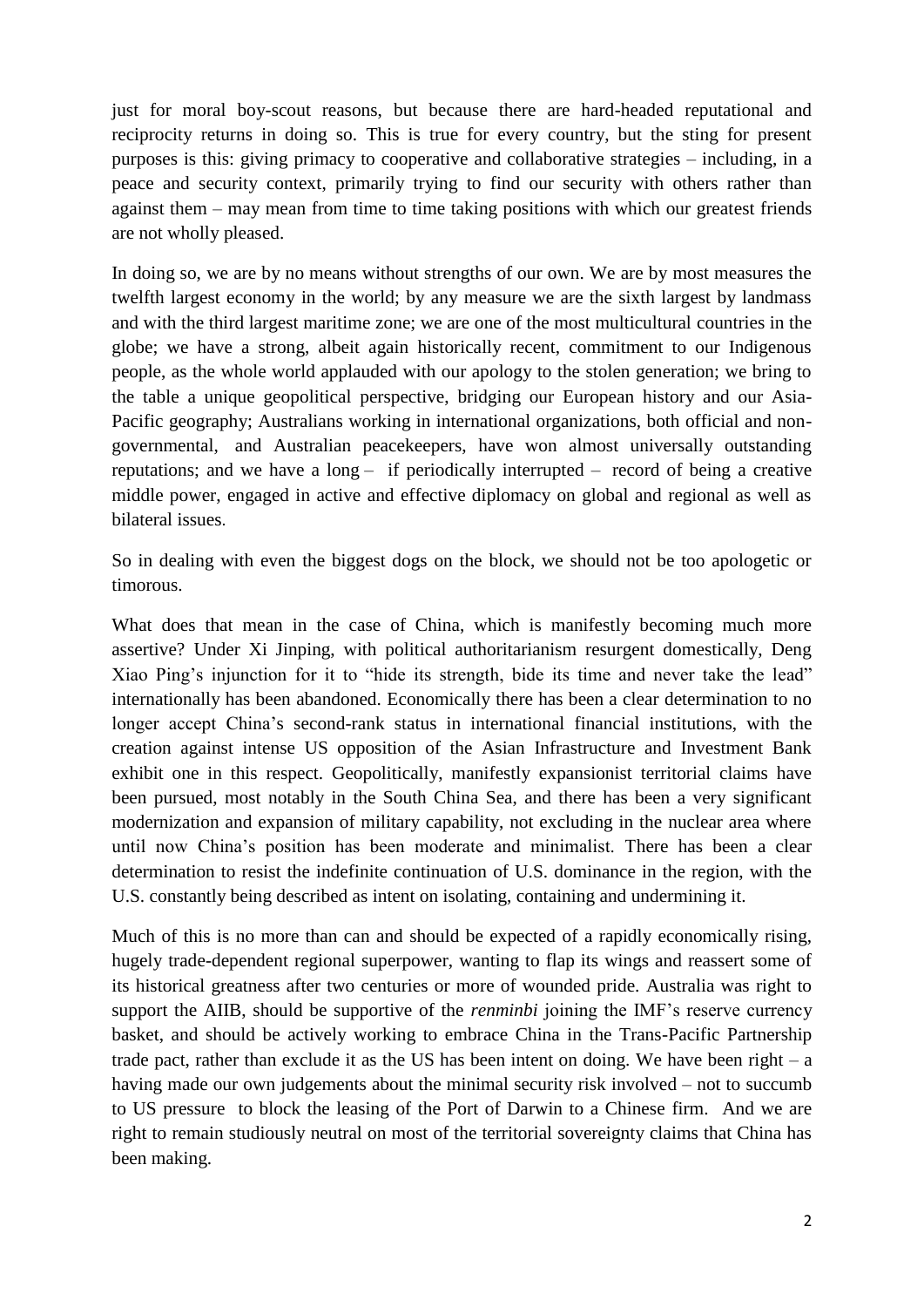But, equally, when China takes a position which is manifestly unacceptable there should be no hint of obsequiousness in Australia's response. I think that is particularly important in the context of the South China Sea, where China's "nine-dashed line", identifying as its "historic waters" some 80 per cent of the whole area, is a manifestly unacceptable foundation for any kind of sovereignty claim under international law, and its recent attempts to assert a 12 nautical mile exclusion zone around the reefs and islets on which it has been building airstrips and other infrastructure is completely at odds with the rules-based international order it professes to accept, not least as a signatory of the International Convention on the Law of the Sea. This is a case where international pushback has been completely justified. The US has been absolutely correct to assert freedom of navigation rights within those waters, and overflight rights above them, and Australia is one of the many countries which should have no hesitation in following suit.

China is not generally an irresponsible or impossibly difficult or obstructionist player internationally, as I have found over many years of dealing with its ministers and officials, and has taken some constructive steps recently  $-$  e.g., in contributions to international peacekeeping – which have not been sufficiently recognized. I don't believe that in the South China Sea, or East China Sea or anywhere else, it is remotely interested in embarking upon or provoking violent military confrontation. But in its present mood it will willingly take advantage of any perceived weakness, and Australia should not be in the business of showing this in any context where our own interests are at stake.

Our own interests very much include maintaining a strong security alliance the United States, and I do not agree at all with the late Malcolm Fraser that we should walk away from it. We don't need in this context to be too deferential to Beijing. China is hard-headedly realistic about the alliance: while in no doubt at all on which side we would be on if the nightmare scenario of a military confrontation were to arise, it is not inclined to let defence issues inhibit the other dimensions of its relationship with us.

But all that said, I also think Australia would be well advised to show a little reciprocal understanding and restraint of our own, and do our best to persuade the US and our other friends in the region to do likewise. We would do ourselves a substantial service by being a little cooler about the 'pivot', and re-establishing the visible degree of independence from Washington that I think characterized a number of our positions during the Hawke-Keating years. The Darwin port response seems a good start for the Turnbull Government in this respect.

Certainly, we should never again offer reflex support for indefensible military adventures of the kind mounted in Iraq in 2003, always making sure that we have good independent grounds for embarking on any such operation. The humanitarian responsibility to protect innocent civilians at risk of mass atrocity crimes may be such grounds for the present Australian support operation in Iraq and Syria. I, for one, am much less persuaded about any rationale expressed in terms of militarily obliterating terrorist groups: when the enterprise moves beyond containment to destruction, with all the collateral civilian damage that is bound to be involved, this always runs the risk of recruiting more to extremist cause than it kills.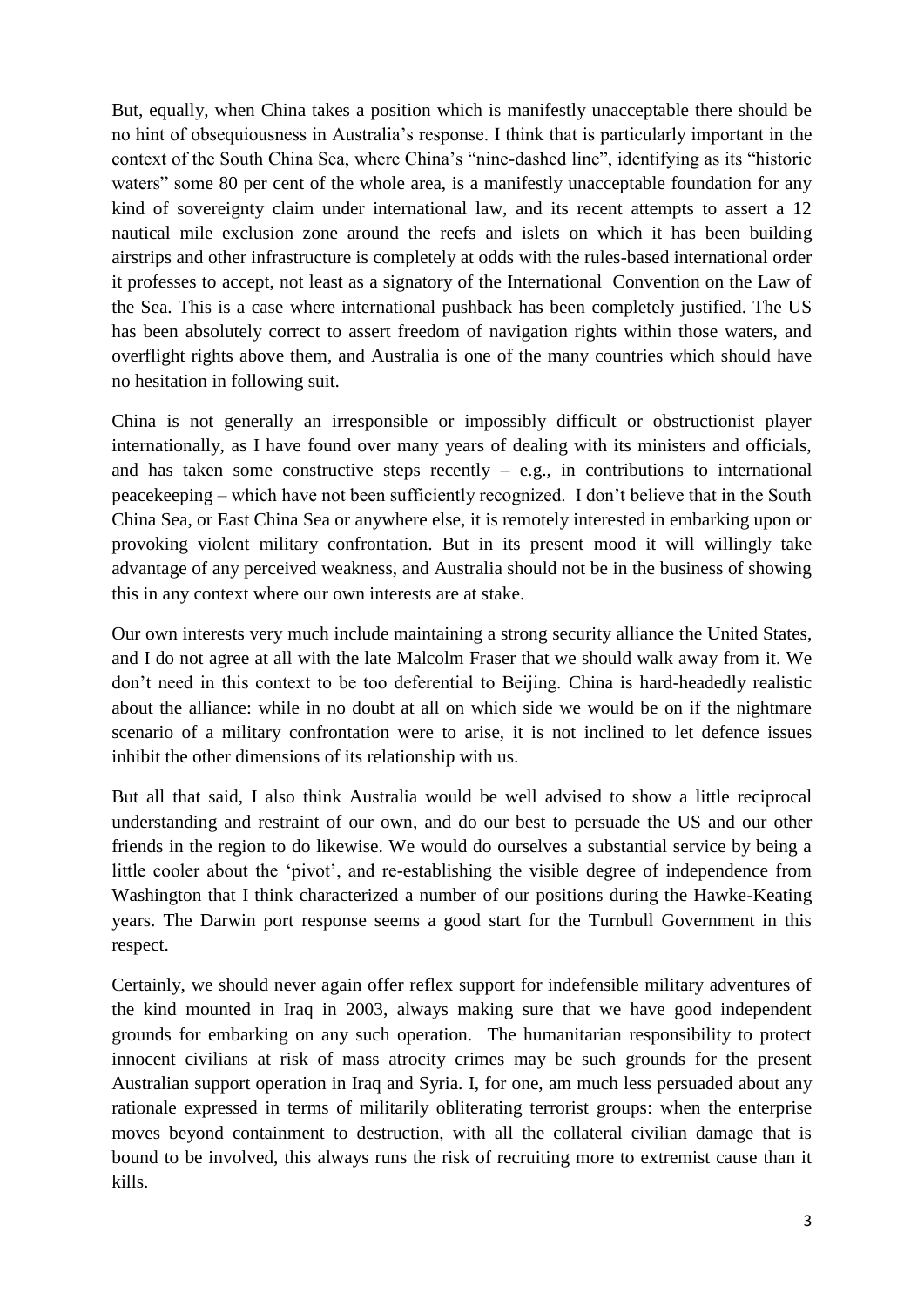Another useful contribution we can make, recognizing just how grating and confronting these words sound now to Chinese ears, is to constantly urge our friends in Washington to avoid using what I call the 'DLP' words – maintaining the *d*ominance, or *l*eadership or *p*rimacy of the US in East Asia. Whatever many policymakers say privately, the public discourse is that it should remain No 1 in perpetuity, both globally and specifically in Asia. The most confrontational recent articulation of this position is to be found in a recent (March 2015) Council on Foreign Relations paper by Robert Blackwill and Ashley Tellis, *Revising US Grand Strategy Toward China.* They argue that the central objective should be "preserving U.S. primacy in the global system", and advocate a series of economic, political and military measures which, although described as 'balancing' China, unashamedly amount to containing it.

We should be saying, and believing, that the real choice for America – as I once heard Bill Clinton put it privately, and I wish he would say it publicly  $-$  is "not to try to stay top dog on the global block in perpetuity, but to use our enormous economic and military might to create a world in which we will be comfortable living when we are no longer top dog."

The best recent articulation I have seen as to how the US-China relationship might most sensibly be managed in a way that reflects the reality of the forces and mindsets at work in each country, but which would not, over time, push legitimate competition to the point of dangerous confrontation, comes from – whatever scars he might still wear at home, someone who is regarded internationally as one of the most thoughtful and best informed thinkers on this subject – our own former Australian Prime Minister Kevin Rudd, with his recently published (April 2015) Harvard Kennedy School paper on *The Future of U.S.-China Relations Under Xi Jinping.* 

His label for the desired relationship is clunky –"constructive realism" – but his analysis and policy prescriptions are compelling. The "realist" dimension of Rudd's argument recognizes that certain areas of disagreement are going to be intractable for the foreseeable future, with no easy solutions but requiring careful management: among them Taiwan, the South and East China Seas, the role of U.S. alliances in Asia, Chinese military modernization and the legitimacy of its political system.

The "constructive" part of his thesis argues for serious collaborative tackling of a series of other difficult issues, in a way that would see the U.S. accepting China as a much more equal player. Bilaterally, that might involve an investment treaty, a joint intelligence task force on terrorism, a cyber protocol, agreed measures for managing unplanned military incidents, and an agreed process for ratification of the comprehensive nuclear test ban treaty.

Regionally, collaboration could involve a joint strategy for denuclearization and ultimate reunification of the Korean Peninsula, tackling the lingering sore of Japanese war history, harmonizing regional trade agreements, and working to further develop the East Asian Summit process.

Globally, the focus could be on collaboration on climate change, re-energizing the G20, accepting the growing internationalization of the *renminbi,* giving China a greater role in the